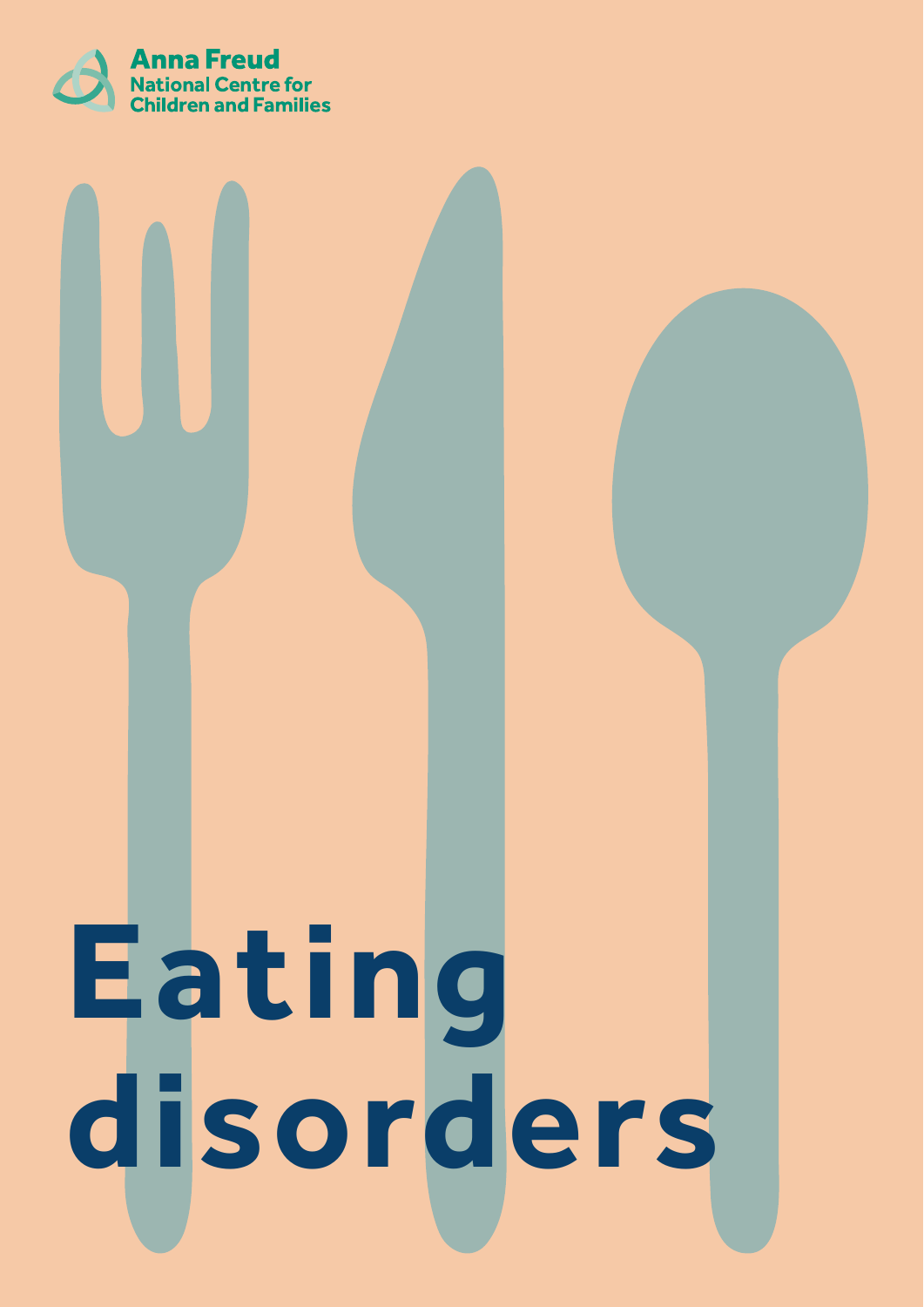# **Eating disorders**

#### **What are eating disorders?**

Eating disorders are a type of serious mental health condition characterised by severe disturbances in eating behaviours. Individuals with eating disorders tend to use the control of food to manage distressing feelings and difficult situations.

> Eating disorders are relatively common in both adolescents and adults. [Research](https://www.beateatingdisorders.org.uk/media-centre/eating-disorder-statistics/) suggests that between 1.25 and 3.4 million people in the UK are affected by an eating disorder, of which around 75% are female and 25% male.



Most eating disorders develop during adolescence – the [average](https://www.priorygroup.com/eating-disorders/eating-disorder-statistics) age of onset for anorexia nervosa is 16-17 years, and 18-19 years for bulimia nervosa. As such, college is a significant time for those struggling with eating disorders. They can also develop during childhood and later in adulthood.

Eating disorders have the highest mortality rate of any psychiatric disorder, so it is important that they are taken seriously. The sooner someone gets the treatment they need, the more likely they are to make a full recovery.



#### **What are the most common eating disorders?**

One of the more well-known eating disorders, Anorexia Nervosa (Anorexia for short) is thought to account for around 8% of all eating disorder cases. It is a serious disorder where people have a low weight due to limiting how much they eat and drink. They may develop "rules" around what they feel they can and cannot eat, as well as things like when and where they'll eat.

**Anorexia nervosa:**

A condition characterised by individuals avoiding certain foods or types of food and/or having restricted intake in terms of overall amount eaten. Someone might be avoiding and/or restricting their intake for a number of different reasons, including sensitivity to the taste, texture, smell or appearance of certain foods, a prior distressing experience with food, or perhaps not being able to recognise that they are hungry. It is worth noting that ARFID can look different in every individual.

**ARFID:**

A serious disorder where people eat very large quantities of food over a short period of time, without feeling like they're in control of what they're doing. Unlike people with bulimia, they don't usually follow this by getting rid of the food through, for example, vomiting, though sometimes they might fast between binges. Evidence suggests it is more common than some other eating disorders.

**Binge eating disorder:**

> People with bulimia are caught in a cycle of eating large quantities of food (called bingeing), and then trying to compensate for that overeating by vomiting, taking laxatives or diuretics, fasting, or exercising excessively (called purging).

**Bulimia nervosa:**

Sometimes a person's symptoms don't exactly fit the expected symptoms for any of the specific eating disorders mentioned above. In that case, they might be diagnosed with an "other specified feeding or eating disorder" (OSFED). This is very common, and OSFED accounts for the highest percentage of eating disorders. It is every bit as serious as any other eating disorder, and can develop from or into another diagnosis. As OSFED is an umbrella term, people diagnosed with it may experience very different symptoms.

**OFSED:**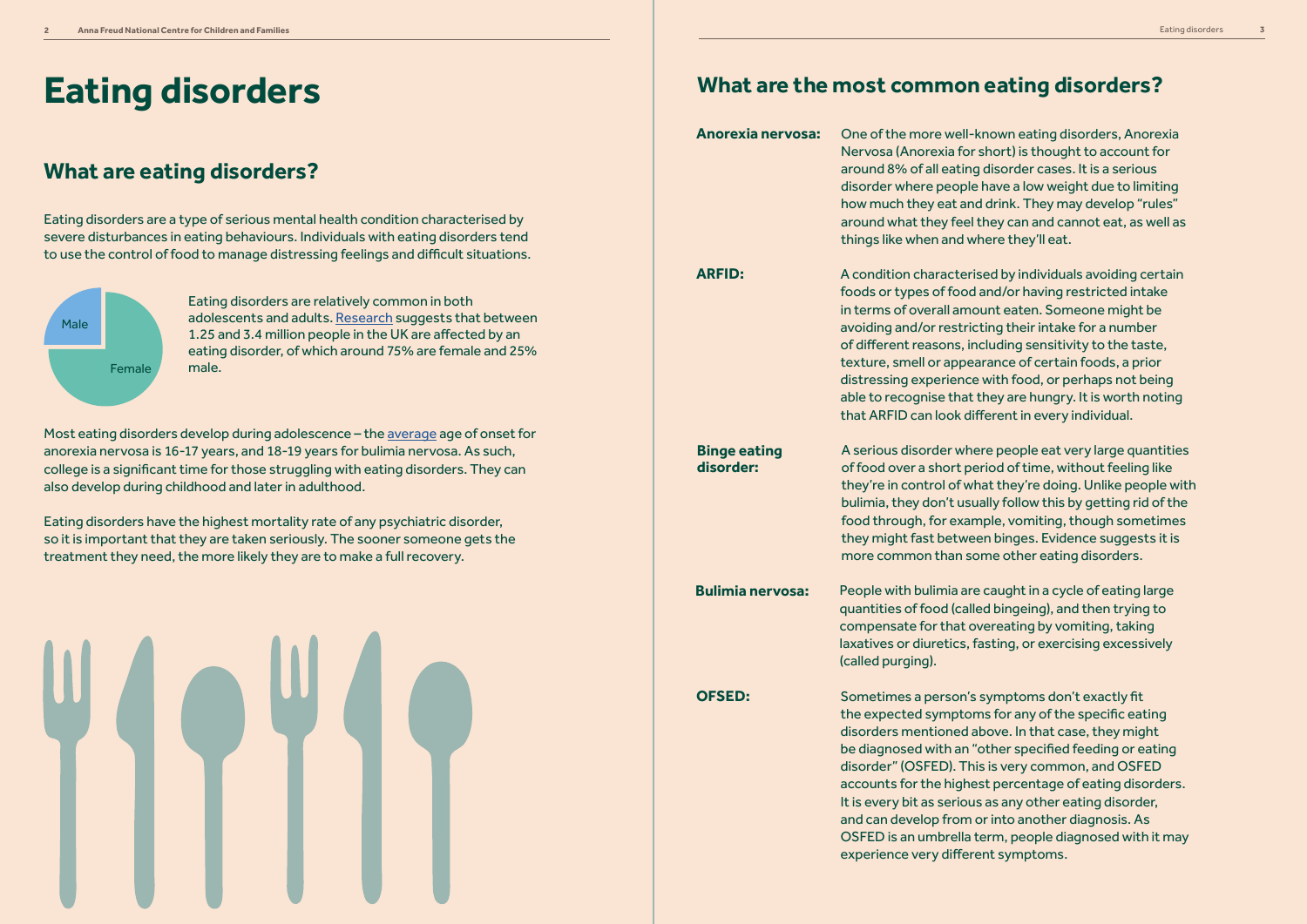## **Signs to spot in students**

Early signs of an emerging eating disorder may be that a young person:

- often skips meals, or says they have eaten earlier or eaten later when asked
- avoids eating around other people
- eats very slowly
- spends a lot of time worrying about their weight and body shape
- is secretive about/preoccupied with food
- makes themselves sick or takes laxatives after they have eaten
- loses their appetite
- is afraid of gaining weight
- has very strict habits or routines around food
- experiences changes in mood, such as being withdrawn, anxious or feeling low in mood.

Physical signs can also occur in young people with an eating disorder. These could include:

• feeling cold, tired or dizzy



### **What factors might make someone more likely to develop an eating disorder?**

Eating disorders are complex with no one sole cause, but we know from research that individuals might be predisposed due to their genetic or biological make up.

Some research has found that female relatives of anorexia sufferers were 11.4 times more likely to suffer from anorexia compared to relatives of unaffected participants. It is not yet clear how much of this link between family members is genetic and how much is due to environmental factors.

For some individuals, eating disorder symptoms might be triggered by a specific event or situation. Possible triggers could include stress, traumatic experiences (for example experience of abuse, bullying or the loss of a loved one), relationship breakdowns in the family or physical illness.

It is also very common for people with an eating disorder to also experience feelings of anxiety or low mood. It is important to keep this in mind when supporting someone with eating disorder symptoms.

Individuals with an eating disorder especially need to feel they are worthy of love and care. A trusting relationship can help them to open up about how they are feeling and what they are struggling with.

#### **How education staff can help:**

- Asking if the student would like to talk about their worries and take them seriously. Show them you care by listening, offer empathy and understanding, and help them to solve problems.
- Taking a non-judgemental approach, which accepts the young person's negative feelings as valid.
- Asking them how they would like to be supported and letting them remain in control as much as possible.
- Be aware that individuals often feel a sense of shame around their eating behaviours, and they may find it difficult to talk about. Try to acknowledge this, and empathise with their struggles.
- If you are the first person this individual has told about their eating difficulties, encourage them to seek out appropriate therapeutic help as soon as possible. Their GP is the best person for them to see initially, as they will be able to direct them to the best service for them. See below for further sources of support and who to involve.

#### **Try to avoid:**

- Making assumptions; ask the student what help they need rather than assuming or guessing.
- Minimising their experiences or feelings, and using phrases such as "calm down" if they are feeling anxious.

#### **How to start a conversation with a student if you're concerned**

- pain, tingling or numbness in their arms
- feeling faint
- problems with digestion
- dramatic weight loss or weight gain.